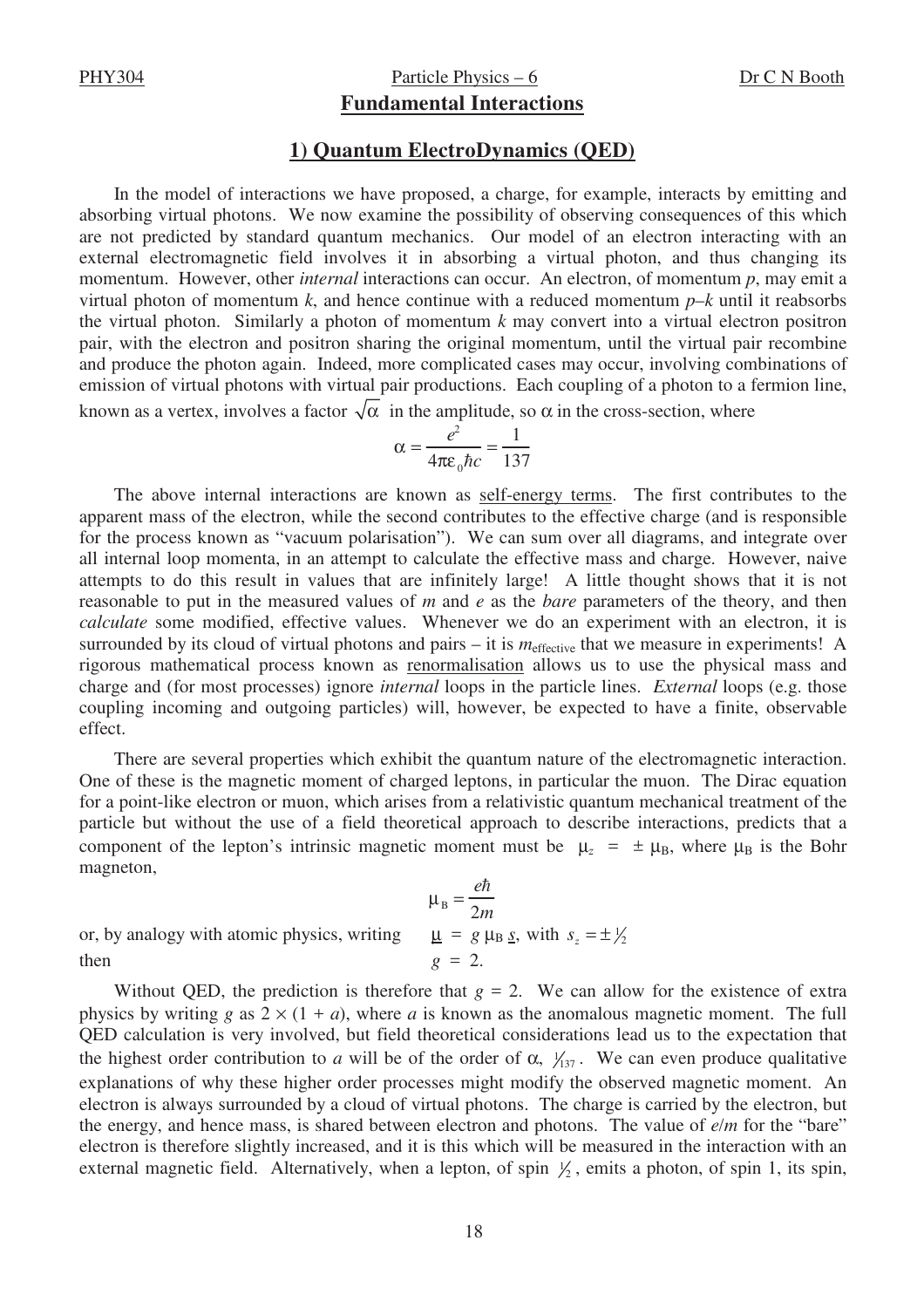and hence magnetic moment, must be flipped. The average magnetic moment of a real lepton might therefore be reduced, when compared with the expectation for a bare particle. Another effect gives a larger, positive contribution to *a*. A classical picture of the magnetic moment of a particle is that it arises from a current loop around the centre of mass of the particle. Emission and absorption of virtual photons leads to a jitter in the position of the centre of the loop, so increasing the effective area of the loop and increasing µ.

The full QED calculation for the leading order contribution to *a* is  $0.5\frac{\alpha}{\pi}$ .

Higher order terms depend on the lepton mass (e.g. see Perkins section 6.5),

$$
a_{e} \equiv \left(\frac{g-2}{2}\right)_{e}^{QED} = 0.5\frac{\alpha}{\pi} - 0.32848\left(\frac{\alpha}{\pi}\right)^{2} + 1.19\left(\frac{\alpha}{\pi}\right)^{3} \cdots = (1159652.4 \pm 0.4) \times 10^{-9}
$$
  

$$
a_{\mu} \equiv \left(\frac{g-2}{2}\right)_{\mu}^{QED} = 0.5\frac{\alpha}{\pi} + 0.76578\left(\frac{\alpha}{\pi}\right)^{2} + 24.45\left(\frac{\alpha}{\pi}\right)^{3} \cdots = (1165851.7 \pm 2.3) \times 10^{-9}
$$

## Experiment

A pioneering experiment to measure *g*–2 for the muon was performed by a team including the late Prof. Combley of this department. A polarised beam of muons was circulated in a circular orbit in a uniform magnetic field. The interaction between the magnetic field and the magnetic moment exerts a torque on the muon, causing the spin direction to precess at a rate which depends on the magnetic field (Larmor and Thomas precessions). If  $g = 2$ , the momentum and spin would turn at precisely the same rate, and so the polarisation would not change.

The actual polarisation of the muons was measured through their parity non-conserving weak decays,  $\mu^+ \to e^+ \bar{\nu}_{\mu} \nu_e$ . This process is mediated by a W boson (as will be discussed in the section of the course on weak interactions), and it can easily be shown, by considering the helicities of the neutrino and antineutrino, that, in the rest frame of the  $\mu^+$ , the  $e^+$  direction tends to follow the direction of the muon's spin. In the lab frame, the highest energy electrons have their decay momentum parallel to the muon's momentum, so they tag times when the muon's spin is parallel to its momentum. Exploiting these facts, the precession rate, and so the value of *a*, can be measured.

| Experimentally                                       | $a = (1165924, \pm 9, \sqrt{10^{-9}})$ .   |
|------------------------------------------------------|--------------------------------------------|
| A QED calculation, including higher orders, predicts | $a = (1165851.7 \pm 2.3) \times 10^{-9}$ , |
| leaving a discrepancy of                             | $(72.3 \pm 9.3) \times 10^{-9}$ .          |

Though the above theoretical result is very close to the experimental value, there is still a significant difference – something must be missing! This is the effect of other (strongly interacting) particles, which can also contribute to vacuum polarisation but are not included in the QED calculation. A calculation of this additional term yields  $(70.2 \pm 8.0) \times 10^{-9}$ . nicely accounting for the above discrepancy.

(The above results are taken from the CERN *g*–2 experiment, published in 1981. In 2001, a similar experiment at Brookhaven compared more precise experimental results with better theoretical calculations – incorporating higher order Feynman diagrams – and tantalisingly found a 3 standard deviation discrepancy. This could be due to the existence of undiscovered particles beyond the standard model of particle physics. A third-generation experiment at Fermilab has recently started taking data in an attempt to elucidate the situation.)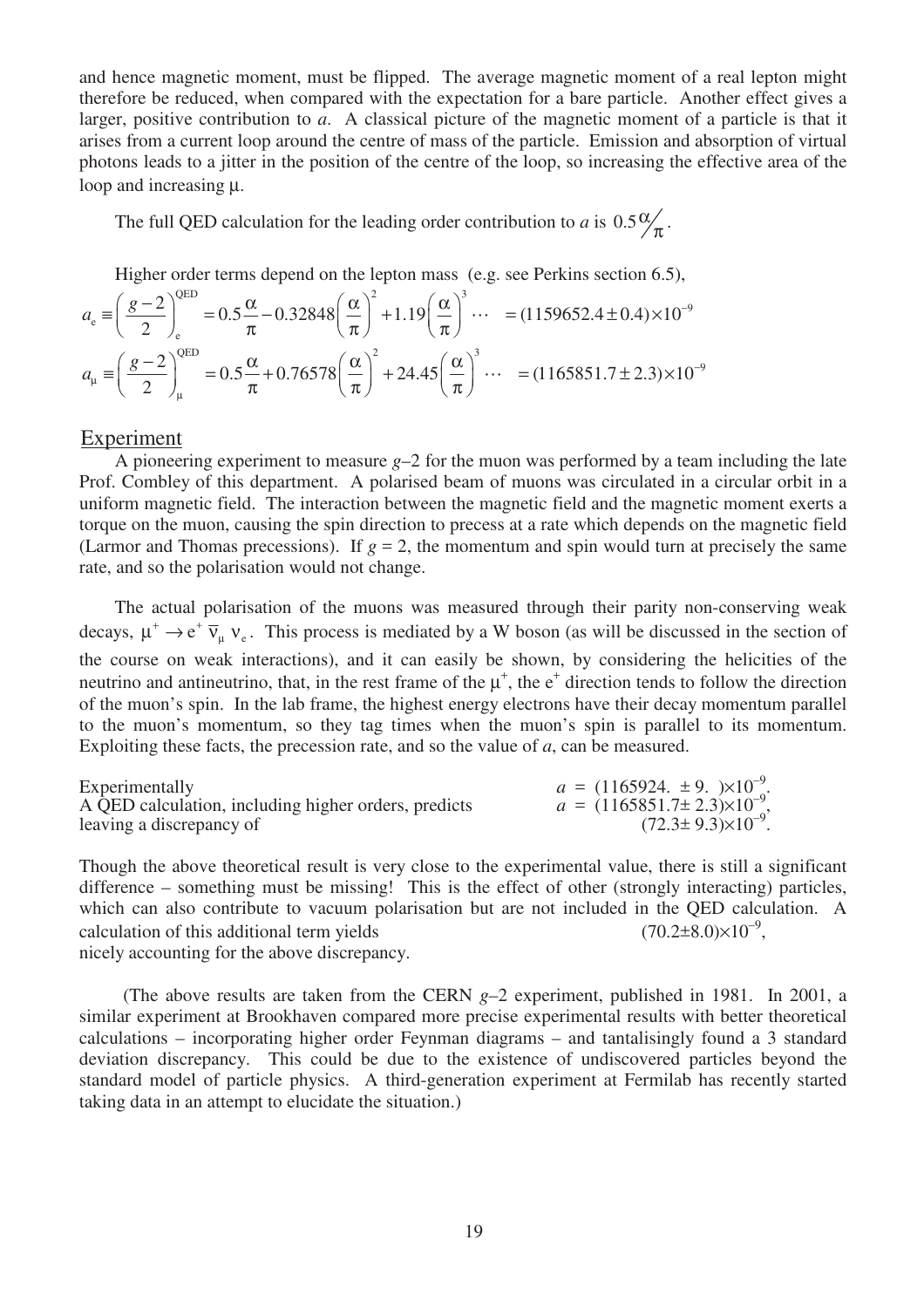

Fig. 5 The Feynman graphs which have to be evaluated in computing the  $\alpha^3$  corrections to the lepton magnetic moments. (From Perkins, ed. 3, p. 322.)